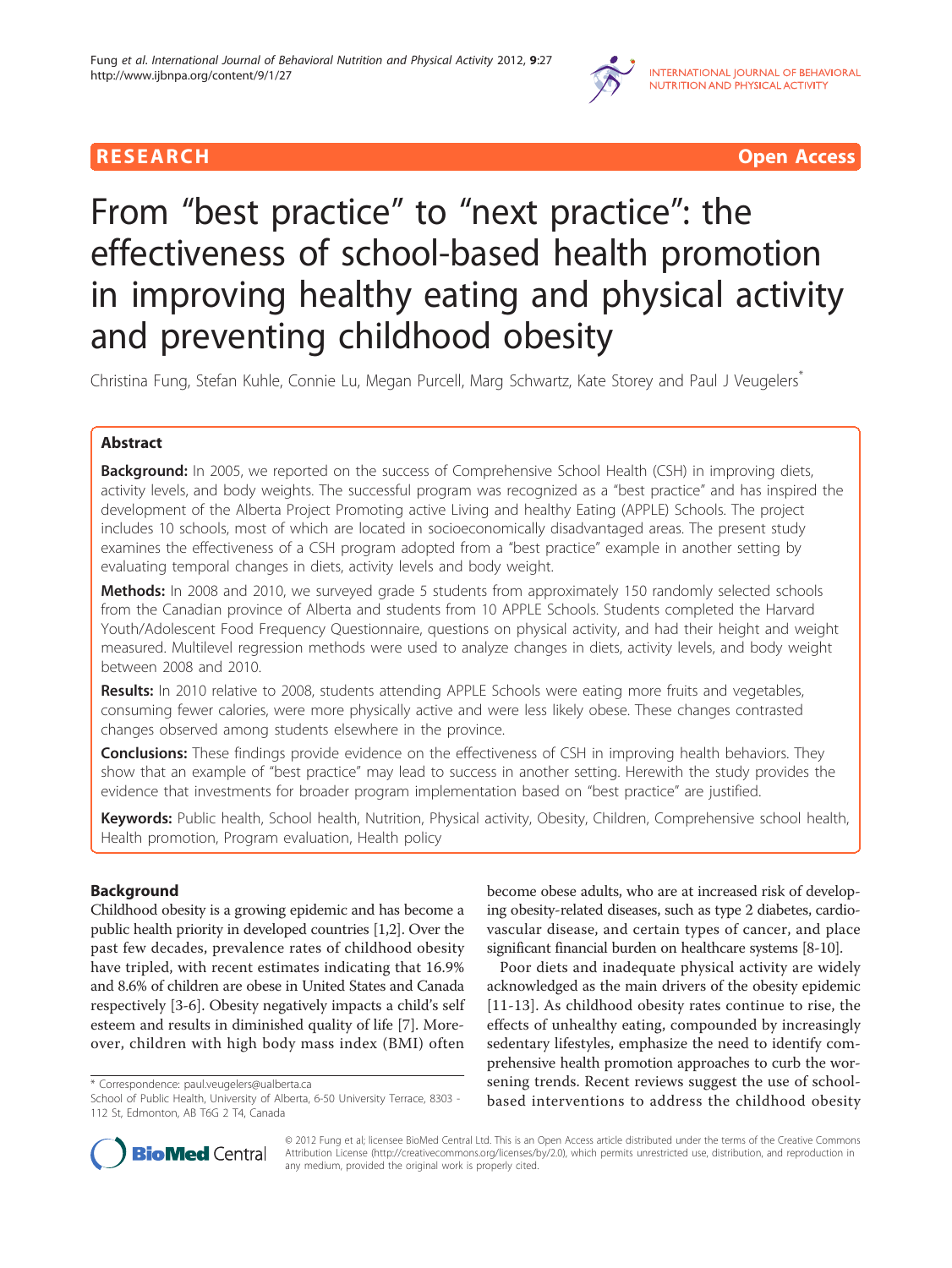epidemic [[14](#page-7-0),[15](#page-7-0)]. Schools are the ideal setting given their ability to reach nearly all children who spend a significant proportion of their time in schools [\[16\]](#page-7-0). Moreover, schoolbased programs influence children's learning environments at a young age where healthy habits can be taught and practiced, resulting in improved health and wellness later in life [\[17,18](#page-7-0)].

Based on the World Health Organization's Ottawa Charter for Health Promotion [[19](#page-7-0)], Comprehensive School Health (CSH) is an integrated school-based health promotion framework that goes beyond classroom-based health education models to a more integrated approach involving education and the whole school environment. CSH is defined as "an internationally recognized framework for supporting improvements in students' educational outcomes while addressing health in a planned, integrated and holistic way" [\[20](#page-7-0)]. In the United States, CSH is more commonly referred to as "Coordinated School Health" [[21\]](#page-7-0) while the synonymous term "Health Promoting Schools" is often used to describe the same underlying concept of creating healthier environments for children in their schools in Australia and Europe [\[22,23](#page-7-0)]. In addition to improvements in academic outcomes, CSH has been shown to positively influence health behaviours and health outcomes of children [\[17,24-26](#page-7-0)]. In 2005, we reported on the Annapolis Valley Health Promoting Schools (AVHPS) project, a successful grassroots project that achieved healthy behaviours and a reduction in the prevalence of excess bodyweight among children in Nova Scotia, Canada [[27](#page-7-0)]. The successful results from the AVHPS project is now recognized as a "best practice" in Canada [[28\]](#page-7-0) and have inspired the development of the Alberta Project Promoting active Living and healthy Eating (APPLE) Schools in Alberta, Canada.

Despite the promising potential of CSH, only few studies have evaluated its effectiveness, and this is essential to evidence-based decision-making [\[22,23](#page-7-0)]. As evidence-based decision-making in public health is currently not well established, there is a strong need for rigorous studies to provide evidence on the effectiveness and sustainability of promising programs [[29\]](#page-7-0). APPLE Schools, therefore, provides the opportunity to not only further evaluate the effectiveness of a CSH program for the promotion of healthy body weights among children, but to also assess the transferability of 'practice-based evidence' from a grassroots initiative to different settings within North America. The present study examines the changes in diet, physical activity, and weight status among grade 5 students in APPLE schools in comparison with students elsewhere in the province.

# **Methods**

# APPLE Schools: the intervention

Launched in 2008, the APPLE Schools project is a threeyear intervention led by the School of Public Health at the University of Alberta. The project operates in 10 schools that were selected from five school jurisdictions in Alberta, all of which agreed to support healthy eating and active living initiatives among students. Inspired by the success of AVHPS, APPLE Schools incorporates many of the AVHPS elements and utilizes a similar CSH approach "to make the healthy choice the easy choice" [[30](#page-7-0)]. However, APPLE Schools takes the AVHPS model one step further by tailoring the intervention to each of the APPLE Schools through the placement of a full-time School Health Facilitator in each school. These School Health Facilitators are responsible for implementing healthy eating and active living strategies while addressing the unique needs and barriers to health promotion in the school environment by engaging all stakeholders, including parents, staff and the community. School Health Facilitators contributed to the schools' health curriculum, both during instructional and non-instructional school time, engaged in developing cross curriculum links and taught across the curriculum. They facilitated professional development days for teachers and school staff, organized parent information nights, nutrition programs such as cooking clubs, after school physical activity programs, weekend events and celebrations, and circulated newsletters. Between 2008 and 2010, 8 of the 10 APPLE Schools implemented a nutrition policy and all 10 APPLE Schools adopted policies ensuring all their students receive a minimum of 30 minutes of physical activity per school day. Further, School Health Facilitators promoted community and parent involvement that led to community gardens, walk-to-school days, support for breakfast and lunch programs, and parent led extramural programs.

The commitment of APPLE Schools is to schools "in need". In the fall of 2007, school jurisdictions were asked to identify schools located in socioeconomically disadvantaged neighborhoods or that had otherwise challenges, included grade 5 in the grade configuration, had a principal supportive of the concept of CSH and the focus on healthy living, and schools with transient rates lower than 60%. The principals then agreed to: a) support the intervention by dedicating time directed to the project; b) commit to a three-and-a-half year involvement; c) participated in ongoing and new research; d) provide office space for the facilitator and access to infrastructure support; e) include the facilitator as part of the school staff; f) create supportive healthy living policies, and g) participate in meetings of other APPLE Schools administrators and facilitators. The recommendations by the school jurisdictions for 7 urban and 3 rural APPLE Schools with an average school size of 350 students were accommodated.

To examine the effectiveness of APPLE Schools, diet, physical activity, and health among students were measured through annual surveys using identical survey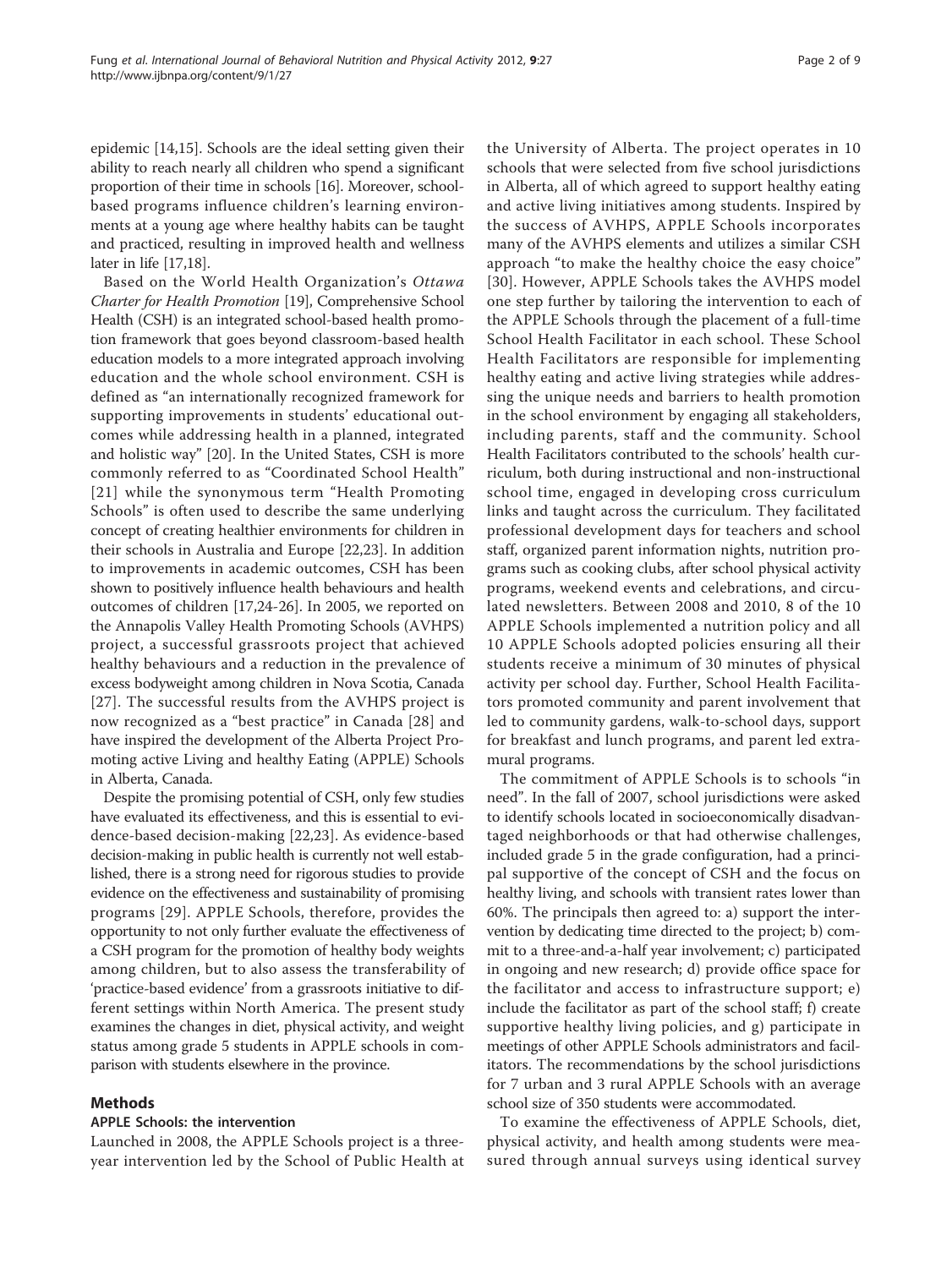tools as the Raising healthy Eating and Active Living Kids in Alberta (REAL Kids Alberta) evaluation. In 2008, 345 home surveys and parental consent forms were distributed to parents. Of the 317 (92%) students who returned completed consent forms, 306 (97%) received parental consent to participate in the study. A total of 293 students completed the survey, resulting in a student participation rate of 85%. Similarly, data was collected among 344 and 394 consenting students and their parents from the 10 APPLE Schools in 2009 and 2010 respectively. The student participation rate in 2009 and 2010 was 84%, which is considered high for schoolbased research.

#### REAL Kids Alberta survey

The Raising healthy Eating and Active Living Kids in Alberta (REAL Kids Alberta) is a large population-based survey that collects data on health, nutrition, physical activity, lifestyle factors, and measured height and weight among grade 5 students, and data on the school and home environment among their parents and school administrators. The aim of REAL Kids Alberta is to assess the impact of the provincial government's initiatives to promote healthy weights among children and youth in Alberta in 2008 and 2010 [\[31](#page-7-0)]. Details regarding the measures used as part of REAL Kids Alberta, including dietary intake, physical activity, and obesity, are provided below and are available through the project's website: [http://www.](http://www.REALKidsalberta.ca) [REALKidsalberta.ca](http://www.REALKidsalberta.ca).

The REAL Kids Alberta evaluation used a one-stage stratified random sampling design. The sampling frame includes all elementary schools in Alberta with grade 5 students with the exception of private schools (4.7% of all Albertan students), francophone schools (0.6%), on-reserve federal schools (2.0%), charter schools (1.7%) and colony schools (0.8%) [\[32](#page-7-0)]. Schools were stratified according to the following geographical areas: 1) metropolitan: Calgary and Edmonton, each with populations of about 1 million people; 2) city: other municipalities with more than 40,000 residents; and 3) rural-town: municipalities with less than 40,000 residents. Schools were randomly selected within each of these geographical strata to achieve a balanced number of students in each stratum. Of the 184 invited schools, 148 (80.4%) participated in the study in 2008. Envelopes containing parental consent forms and a home survey were sent home to 5,321 students. Of the 3,704 (70%) students with completed consent forms, 3,645 (98%) received parental consent to participate in the study. Trained evaluation assistants visited each school to administer the student surveys and baseline data was collected among 3,421 students, resulting in a student participation rate of 64%. These surveys were repeated among grade 5 students of the same schools in 2010. However, within the random sample, 7 schools in 2010 refused to participate or were not available for other reasons (i.e. school closures); these schools were replaced by 10 additional schools. Therefore in 2010, 5,597 home surveys were distributed to parents from 151 randomly selected schools, of which 3,687 (66%) students returned consent forms to schools. Of these students, 3,656 (99%) received parental consent to participate and 3,469 were present to complete student surveys. A total of 3,398 participating students and their parents completed surveys, resulting in a participation rate of 61% in 2010.

### Survey Tools

### Assessment of Dietary Intake

Students completed the Harvard Youth/Adolescent Food Frequency Questionnaire (FFQ), which has been extensively validated for use in nutrition research among children and youth [33](#page-7-0),[34](#page-7-0). Student's caloric intake and intake of fruits and vegetables were calculated based on reported intake from the FFQ and from the Canadian Nutrient Files [[35](#page-7-0)]. Overall diet quality was measured using the Diet Quality Index - International (DQI) score, a composite measure of diet quality ranging from 0 to 100 with higher scores indicating better diet quality and includes aspects of diet adequacy, variety, balance and moderation [[36,37\]](#page-7-0).

# Assessment of Physical Activity

Physical activity levels were measured using the Physical Activity Questionnaire for older Children (PAQ-C), which has been demonstrated to be a valid and reliable measure of general moderate to vigorous physical activity levels over a 7-day period [[38](#page-7-0),[39\]](#page-7-0). The PAQ-C score ranges from 0 to 5 with higher scores indicating higher levels of physical activity.

#### Assessment of Obesity

Student standing height was measured to the nearest 0.1 centimeter after students had removed their shoes and body weight was measured to the nearest 0.1 kilogram on calibrated digital scales. Body mass index (BMI) was calculated as weight divided by height<sup>2</sup> (kg/m<sup>2</sup>). Obesity was defined using the International Obesity Task Force (IOTF) BMI cut-off points that are adjusted to age and sex specific categories for children and youth [\[40\]](#page-7-0).

### Socioeconomic factors

Information on household income (< \$50,000; \$50,001 -  $$100,000$ ; and  $> $100,000$ ) and parental education attainment levels (secondary or less, college, university or above) were determined from household questionnaires completed by parents.

#### Statistical analysis

All statistical analyses pertaining to the Alberta population were weighted to account for the design effect and represent provincial estimates of the grade 5 student population in Alberta. Differences between baseline and two-year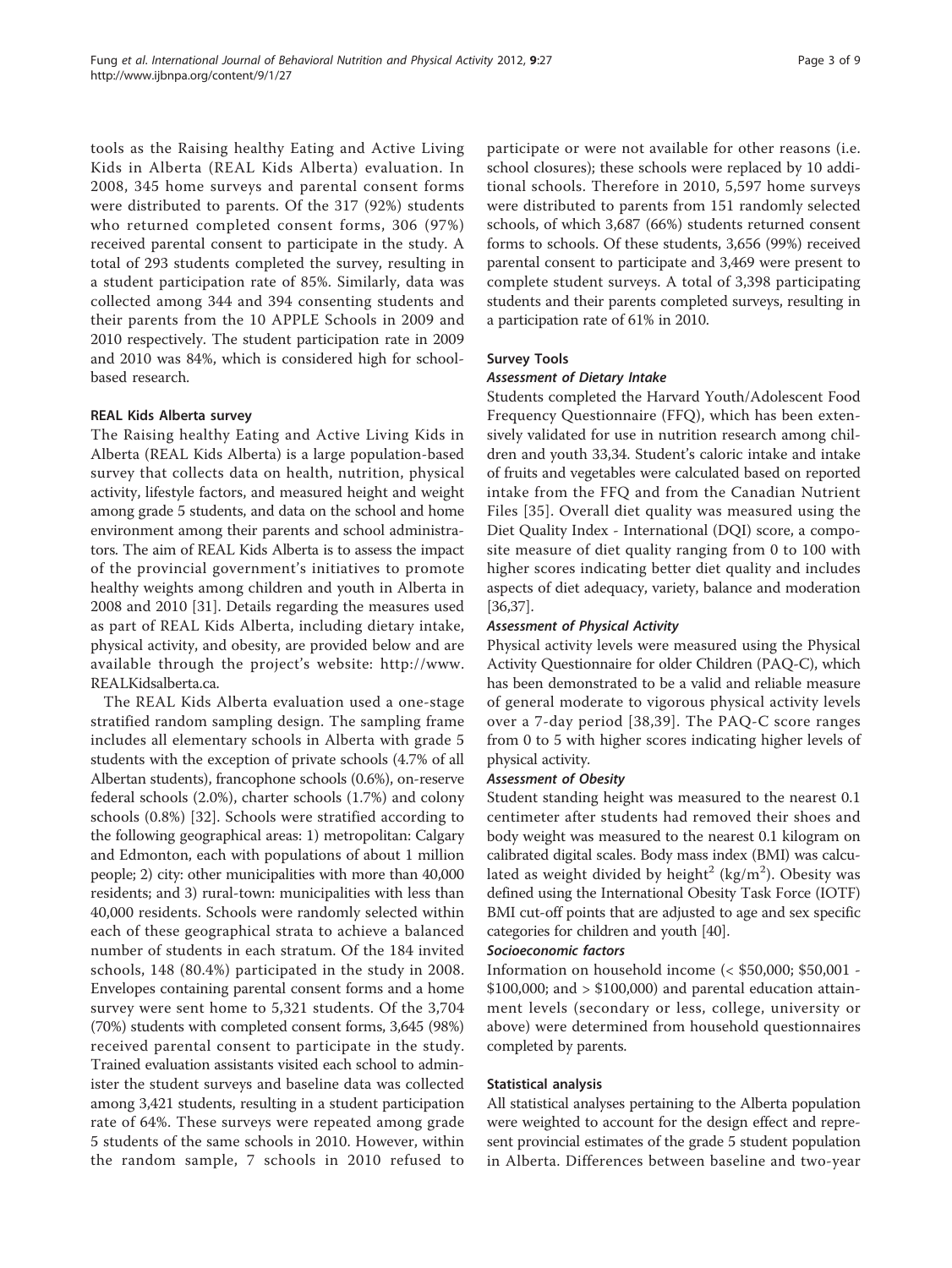<span id="page-3-0"></span>post-intervention characteristics were assessed using the Chi-square test, Rao-Scott Chi-square or t-test where appropriate. The Rao-Scott Chi-square test was applied to examine differences in weighted estimates by adjusting for the design effect [\[41,42](#page-7-0)].

As observations of students are nested within those of their schools, multilevel regression methods were used to examine the effect of CSH. Odds ratios (OR) and 95% confidence intervals (CI) were calculated from multilevel logistic regression models examining the independent association of obesity with the CSH intervention. Regression coefficients  $(\beta)$  and 95% CI were obtained from multilevel linear regression models with fruits and vegetables consumption, dietary quality, dietary energy intake, and physical activity level as outcomes. All analyses were adjusted for the confounding potential of gender, geographic residency, household income, and parental education. Analyses pertaining to dietary intake were further adjusted for energy intake; observations with reported dietary energy intakes less than 500 kcal or more than 5,000 kcal were excluded [\[43\]](#page-7-0). In subanalyses, we standardized the number of servings of fruit and vegetable consumption by assuming that each child consumes 2,000 kcal each day [[43](#page-7-0)]. We used the interaction term (defined as the product of the year variable and the binary intervention variable Yes = APPLE Schools, No = Provincial sample) in the adjusted multilevel models to estimate the difference in regression coefficients as a measure of intervention effect: the change among students attending APPLE Schools relative to those attending other schools in Alberta. STATA version 11 (StataCorp, College Station, TX, USA) was used to perform the statistical analysis. This study, including data collection and parental informed consent forms, was approved by the Health Research Ethics Board at the University of Alberta.

### Results

Characteristics of the grade 5 students at baseline in 2008 and two-years post-intervention are shown in Table 1. With respect to gender, parental education, household income and place of residency, grade 5 students attending APPLE Schools in 2008 did not statistically differ from grade 5 students attending APPLE Schools in 2010. In 2010, relative to 2008, students attending APPLE Schools had higher intakes of fruits and vegetables, had lower caloric intakes, were more active, and were less likely to be obese (Table 1 and Figures [1](#page-4-0) and [2\)](#page-4-0). Temporal changes in provincial estimates of fruit and vegetable consumption, and caloric intake between 2008 and 2010 were less pronounced. Physical activity levels in the province increased between 2008 and 2010 but not with the same magnitude as APPLE Schools. Furthermore, in contrast to the 1.8%

|  |  |  |  | Table 1 Characteristics of grade 5 students attending APPLE Schools and other schools in Alberta in 2008 and 2010 |
|--|--|--|--|-------------------------------------------------------------------------------------------------------------------|
|--|--|--|--|-------------------------------------------------------------------------------------------------------------------|

|                                              |      | <b>APPLE Schools</b> |                |      | Provincial <sup>a</sup> |                |
|----------------------------------------------|------|----------------------|----------------|------|-------------------------|----------------|
| <b>Independent Variable</b>                  | 2008 | 2010                 | P <sub>b</sub> | 2008 | 2010                    | P <sub>b</sub> |
| Gender                                       |      |                      | 0.10           |      |                         | 0.42           |
| Girls                                        | 50.7 | 56.8                 |                | 51.5 | 50.5                    |                |
| Boys                                         | 49.3 | 43.2                 |                | 48.5 | 49.5                    |                |
| Parental Education                           |      |                      | 0.14           |      |                         | 0.23           |
| Secondary or less                            | 30.5 | 24.1                 |                | 27.2 | 25.3                    |                |
| College                                      | 41.1 | 42.8                 |                | 39.7 | 39.4                    |                |
| University or above                          | 28.5 | 33.2                 |                | 33.1 | 35.3                    |                |
| Household Income                             |      |                      | 0.62           |      |                         | 0.41           |
| Less than \$50,000                           | 34.5 | 31.0                 |                | 24.3 | 24.4                    |                |
| \$50,001 - \$100,000                         | 37.4 | 41.6                 |                | 39.8 | 37.9                    |                |
| $>$ \$100,000                                | 28.1 | 27.4                 |                | 35.9 | 37.7                    |                |
| Geographic Residency                         |      |                      | 0.53           |      |                         | 0.91           |
| Metropolitan                                 | 65.1 | 62.9                 |                | 46.8 | 46.6                    |                |
| City                                         | 0.0  | 0.0                  |                | 15.2 | 14.9                    |                |
| Rural-town                                   | 34.9 | 37.1                 |                | 38.0 | 38.5                    |                |
| Mean servings of fruits & vegetables per day | 4.60 | 5.08                 | 0.02           | 4.88 | 4.73                    | 0.09           |
| Mean dietary energy intake (kcal) per day    | 2094 | 1844                 | < 0.01         | 1924 | 1897                    | 0.31           |
| Mean DQI score                               | 63.2 | 62.3                 | 0.30           | 62.8 | 62.5                    | 0.23           |
| Mean PAQ-C score                             | 3.01 | 3.16                 | < 0.01         | 3.19 | 3.17                    | 0.41           |
| Obese (%)                                    | 12.5 | 10.7                 | 0.45           | 6.9  | 8.8                     | 0.01           |

APPLE Schools = Alberta Project Promoting active Living and healthy Eating Schools; DQI = Diet Quality Index; PAQ-C = Physical Activity Questionnaire for older **Children** 

<sup>a</sup> Estimates weighted to be representative of the grade 5 student population

b p-values derived using the Chi-square test, Rao-Scott Chi-square or t-test where appropriate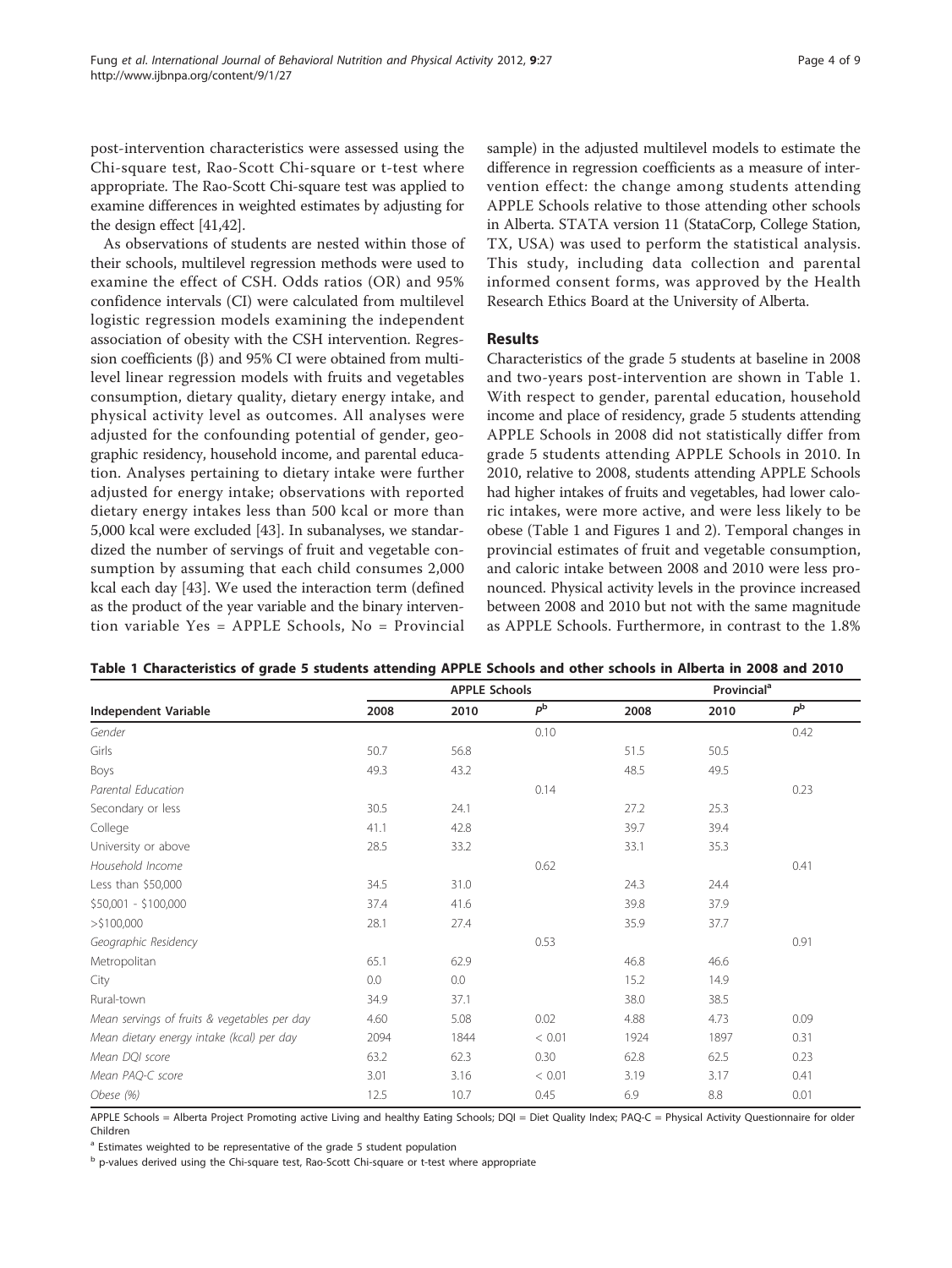<span id="page-4-0"></span>

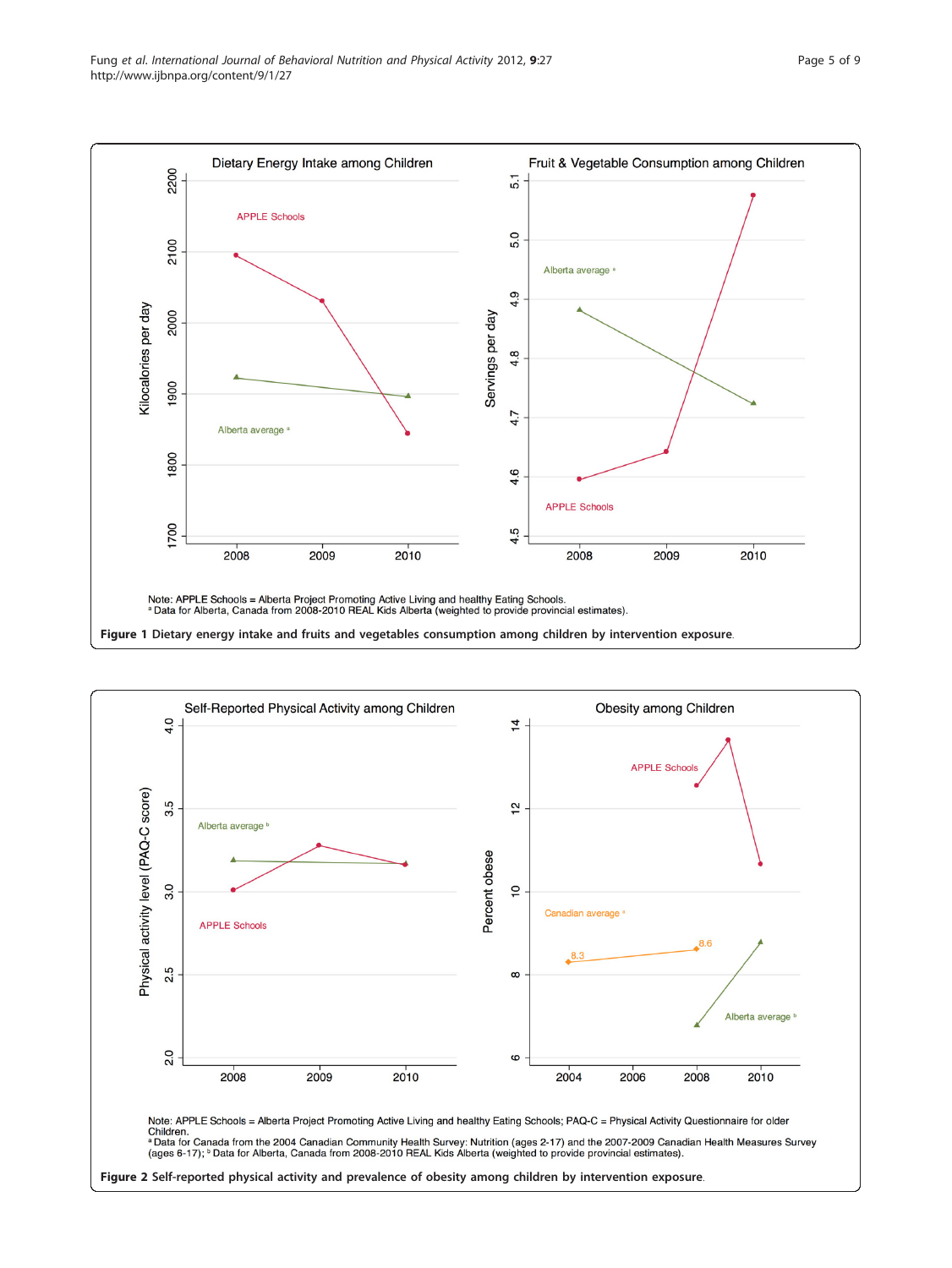decline in the prevalence rates of obesity among APPLE Schools, the provincial obesity rates increased by 1.9% between 2008 and 2010 (Table [1](#page-3-0)).

After controlling for the effect of a child's gender, household income, parental education, and location of residency, multilevel regression analysis showed that students attending APPLE Schools in 2010 had better diets compared to students attending APPLE Schools in 2008, as characterized by a statistically significant increase of 0.39 serving/day in fruits and vegetables consumption, a statistically significant decrease of 237 kcal/day in dietary energy intake, and an increase in overall diet quality. Students attending APPLE Schools in 2010 were also significantly more physically active than those in 2008. Moreover, we observed a 16% decline in the odds of being obese (adjusted OR, 0.84; 95% CI, 0.52, 1.36) among students attending the APPLE Schools two years into the intervention relative to baseline (2008). In contrast, students elsewhere in the province seemed to have exhibited opposite trends over the same two-year period. Adjusted regression analysis showed that students elsewhere in Alberta saw a decrease of 0.12 serving/day in the consumption of fruits and vegetables and a decrease in diet quality. At the provincial level, no substantial changes were observed in levels of physical activity and only a modest decline in energy intake was observed. Moreover, students attending schools elsewhere in Alberta saw a 37% increase in the odds of being obese (adjusted OR, 1.37; 95% CI, 1.11, 1.70).

The change in APPLE Schools relative to the change in Alberta represents the intervention effect. The change in fruits and vegetables consumption of students attending APPLE Schools relative to those attending other Albertan schools was 0.55 serving/day and borderline significant (Table 2: 95% CI, -0.02, 1.13). APPLE Schools students' changes in physical activity and calorie consumption were also statistically significant relative to changes elsewhere in the province (Table 2). The odds of being obese in 2010 relative to 2008 was 39% lower (Table 2 OR, 0.61; 95% CI, 0.35, 1.06) among students from APPLE Schools compared to students elsewhere in the province, although this was only borderline significant. This is equivalent to a multivariable-adjusted 2.2% reduction in the prevalence of obesity among APPLE Schools between 2008 to 2010 as compared to a multivariable-adjusted 2.8% increase in the prevalence of obesity elsewhere in Alberta over the same two-year period.

### **Discussion**

The present study demonstrates the effectiveness of a CSH intervention in fostering healthy behaviors in terms of improvements in healthy eating and active living. Over a two-year period, APPLE Schools changed their school environments and attending students reported increases in the consumption of fruits and vegetables along with decreases in energy intake, were more physically active, and exhibited less obesity compared to students elsewhere in the province.

Public health research is increasingly aiming to identify "best practice" and "practice based evidence" rather than to demonstrate universal evidence because the success of public health programs is greatly affected by contextual factors [[44\]](#page-7-0). The AVHPS project, a successful grassroots project, is recognized as a "best practice" of CSH in Canada [[28\]](#page-7-0). However, to our knowledge, no earlier studies have addressed the transferability of "best practice",

| Table 2 Effect of Comprehensive School Health on diet, physical activity and body weight among grade 5 students |  |  |
|-----------------------------------------------------------------------------------------------------------------|--|--|
| two years from baseline                                                                                         |  |  |

|                                                                 |           | APPLE Schools <sup>a</sup> |         | Alberta Schools <sup>b</sup> | Intervention Effect: Change in<br>APPLE Schools over time relative<br>to the coinciding change in<br>Alberta schools (95% CI) <sup>b</sup> |                      |
|-----------------------------------------------------------------|-----------|----------------------------|---------|------------------------------|--------------------------------------------------------------------------------------------------------------------------------------------|----------------------|
| Fruits and vegetables consumption per day ( $\beta$ and 95% CI) | 0.39      | (0.00, 0.78)               |         | $-0.12$ $(-0.29, 0.06)$      | 0.55                                                                                                                                       | $(-0.02, 1.13)$      |
| Dietary energy intake (kcal) per day $(\beta$ and 95% CI)       | $-236.51$ | (-366.22, -106.81)         |         | $-25.89$ $(-78.34, 26.56)$   | $-212.11$                                                                                                                                  | $(-315.07, -109.16)$ |
| DQI score ( $\beta$ and 95% CI)                                 | 0.96      | $(-0.28, 2.19)$            | $-0.23$ | $(-0.77, 0.31)$              | 1.14                                                                                                                                       | $(-0.55, 2.83)$      |
| PAQ-C score ( $\beta$ and 95% CI)                               | 0.13      | (0.03, 0.23)               | 0.02    | $(-0.01, 0.06)$              | 0.10                                                                                                                                       | (0.01, 0.20)         |
| Obesity (Odds Ratio and 95% CI)                                 | 0.84      | (0.52, 1.36)               | 1.37    | (1.11, 1.70)                 | 0.61                                                                                                                                       | (0.35, 1.06)         |

APPLE Schools = Alberta Project Promoting active Living and healthy Eating Schools; DQI = Diet Quality Index; PAQ-C = Physical Activity Questionnaire for older Children

a APPLE Schools were surveyed annually from 2008 to 2010; therefore analysis included additional measurements from 2009

<sup>b</sup> Estimates weighted to be representative of the grade 5 Alberta student population

All estimates were adjusted for child's gender, household income, parental education, and rural residency. OR (Odds Ratio) were from multilevel logistic regression of obesity. B's were from multilevel linear regression representing the association of CSH programming with changes in consumption of fruits and vegetables, DQI score, dietary energy intake, and PAQ-C score. The reference category for all outcomes is 2008 baseline observations. All dietary outcomes were further adjusted for energy intake. The intervention effect was calculated using an interaction term between APPLE Schools (Yes/No) and year of observation (2008/2010). To facilitate interpretation of results, the odds of being obese was calculated from the adjusted multilevel models and converted into a probability by using the relation Prob = Odds/(Odds + 1). Data collected in 2009 in APPLE Schools was included in the multilevel regression analysis. However, 2009 observations were omitted from analyses comparing APPLE Schools with the provincial sample, as 2009 observations were not available for Alberta schools other than APPLE Schools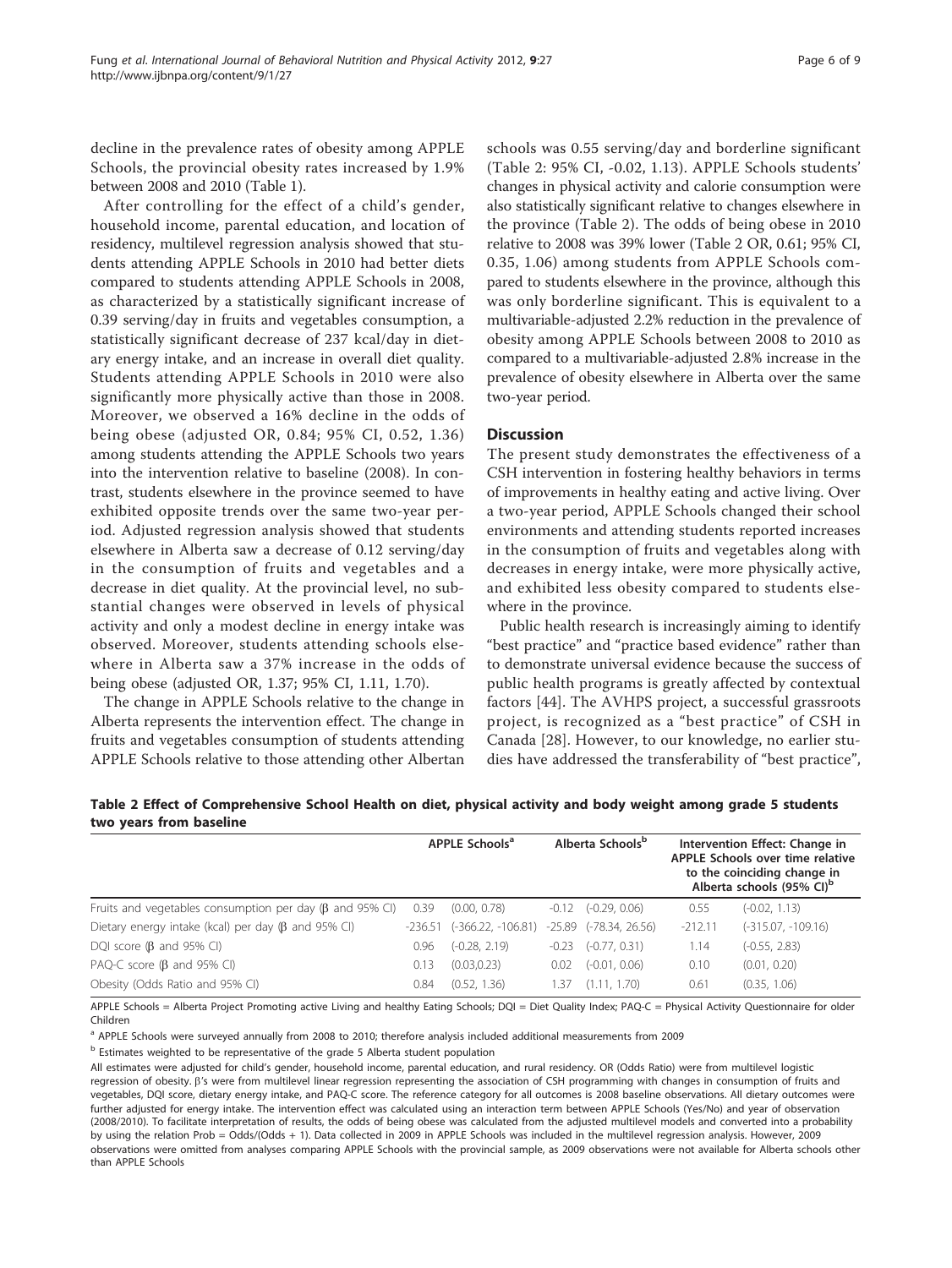or in other words, the extent to which the measured effectiveness of an applicable intervention could be achieved in another setting. To our knowledge, the present study is the first one where practice-based evidence of a CSH intervention was applied in a different setting while under rigorous evaluation. The demonstrated success of APPLE Schools in improving health behaviours and weight status indicates that the AVHPS model is replicable and transferable to other settings outside of the original schools in Nova Scotia, where it was developed as a grassroots initiative.

In light of the current obesity epidemic, there is a paucity of studies on the effectiveness of CSH programs [[26](#page-7-0)]. Although few studies have thoroughly examined CSH interventions, our results are consistent with others that have reported on the benefits of CSH in terms of increased consumption of fruits and vegetables [[45,46](#page-8-0)]. Similarly, our results are consistent with previous findings from the original AVHPS project on which the APPLE School program is based [\[27\]](#page-7-0).

While we observed significant differences in diet and physical activity levels over a two-year period among students attending APPLE Schools, changes in obesity prevalence were only borderline significant. Longer follow-up and a larger number of schools are needed to establish improvements in longer term health outcomes such as body weights. Based on the encouraging results reported here, APPLE Schools is now expanding to include an additional 30 schools from Aboriginal and rural and remote communities throughout Alberta. This expansion will consider that schools vary in structure, organization, and objectives, and herewith that a standard implementation strategy for CSH is not plausible [[23](#page-7-0)]. School Health Facilitators will be placed in new APPLE Schools as they were in the original 10 APPLE School to customize the CSH approach to suite the school's needs. By tailoring the CSH approaches to each of the APPLE Schools, the intervention builds upon ongoing health promoting activities and policies. Ongoing evaluation will further establish the benefits of CSH and the APPLE Schools approach.

The 10 APPLE Schools were selected by school jurisdictions and were mostly located in socioeconomically disadvantaged neighborhoods. That these schools were "in need" of health promotion was reflected in the poor diets and low levels of physical activity among students attending these schools at baseline in 2008. However, two years into the intervention, students attending APPLE Schools had improved their eating behaviours and physical activity levels such that they approximated or exceeded the provincial average. Given the substantial morbidity and diminished quality of life associated with poor diet, physical inactivity and childhood obesity, studies are needed to demonstrate the cost-effectiveness of CSH prevention

programs considering that obese children have higher healthcare cost than normal weight children [\[47](#page-8-0)]. Such economic analyses will better guide public health decision makers in directing resources towards broader implementation of school-based interventions and may be instrumental in informing various policies across North America.

Strengths of the current study include its large representative sample, high response rate for school-based research, pre-intervention measurements, and the use of measured height and weight to assess body weight status. However, as with most population-based observational studies, the present study is subject to limitations. First of all, the 10 APPLE Schools were selected by school jurisdictions rather than randomly, which limits the generalizability of the results. Responses to questionnaires remain subjective and are prone to reporting error. Although individuals have a tendency to overreport levels of physical activity, it has been shown that self-reported measures of physical activity are correlated with objective measures among children [[48\]](#page-8-0). Similarly, we acknowledge the imprecision associated with the assessment of dietary energy intake through the FFQ and therefore have standardized the number of servings of fruit and vegetable consumption based on energy intake. Despite the use of a validated FFQ for this age group, limitations of self-report apply to the assessment of dietary intake in which studies have shown that individuals are more likely to underreport energy intake [[49\]](#page-8-0). Moreover, CSH aims to improve various aspects of the school environment such that they support improved dietary patterns and physical activity among students. The implementation was tailored and developed distinctively in each of the 10 APPLE Schools. Although randomized control trials provide the highest level of evidence for the evaluation of interventions, they may not be optimal for the evaluation of interventions that are tailored and develop distinctively. Furthermore, we opted for evaluation of prevalence rates that speak better to the needs of public health decision makers rather than incidence rates by following selected students over time.

#### Conclusions

In conclusion, the APPLE Schools program demonstrated positive results in the improvement of dietary habits and physical activity levels among grade 5 students in Alberta. This suggests that the AVHPS "best practice" approach to CSH is transferable outside of the original schools in Nova Scotia to another setting, a "next practice". This study adds to the limited evidencebase of the effectiveness of CSH and justifies investments for its broader implementation.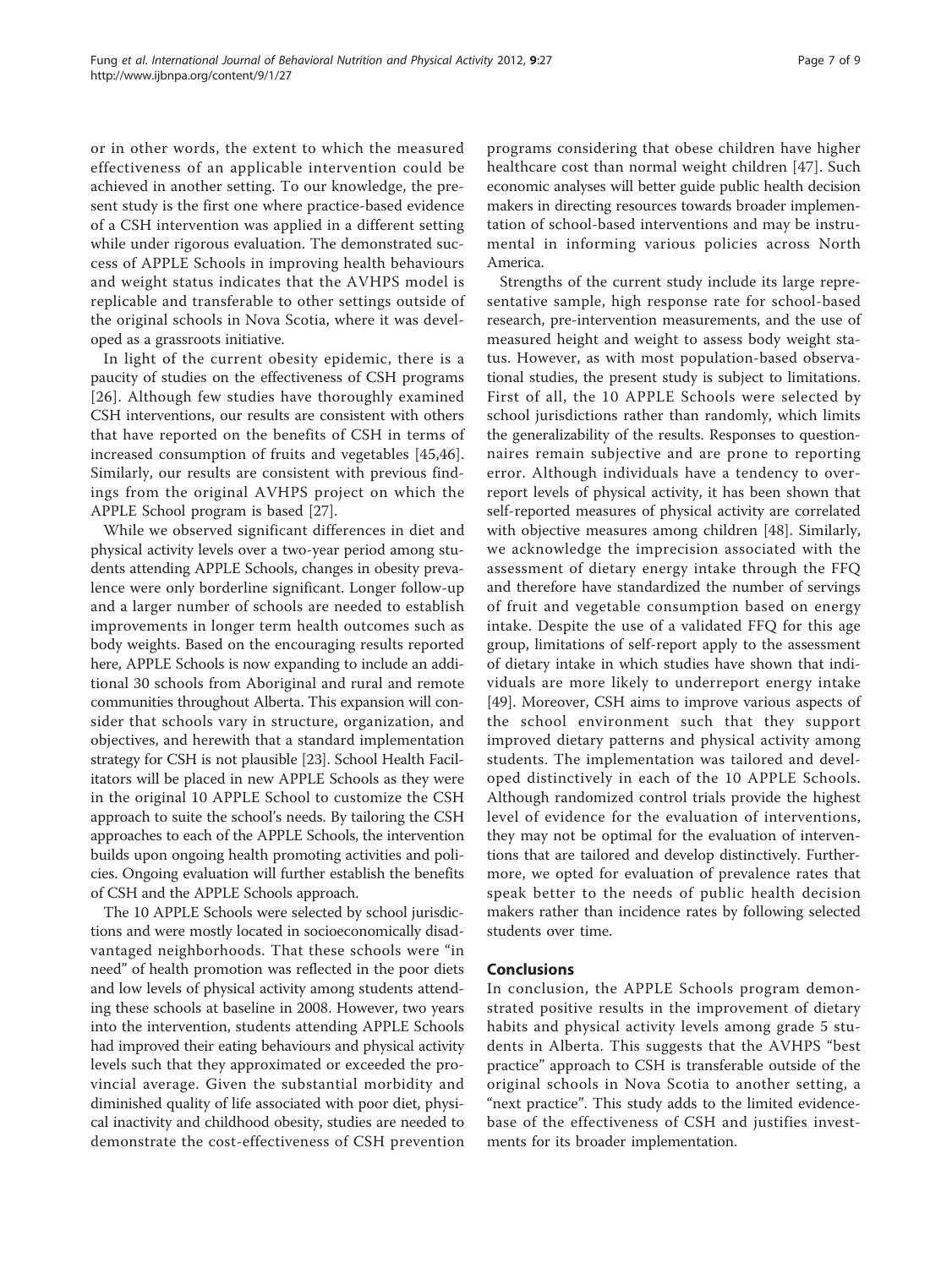#### <span id="page-7-0"></span>Acknowledgements

We thank all of the grade five students, parents and schools for their participation in the REAL Kids Alberta evaluation and APPLE Schools program, and the evaluation assistants, health promotion coordinators and school health facilitators for their contributions in data collection. The REAL Kids Alberta evaluation was funded through a contract with Alberta Health and Wellness. The APPLE Schools program was funded through a donation to the School of Public Health at the University of Alberta. The research was funded through a Canada Research Chair in Population Health and Alberta Innovates Health Solutions Health Scholarship to Dr. Paul J. Veugelers. All interpretations and opinions in the present study are those of the authors.

#### Authors' contributions

CF conducted the analyses and wrote the manuscript. PJV conceived and supervised the study. SK, CL, MP, KS, and MS advised on the analyses and contributed to the development of the manuscript. All authors read and approved the final manuscript.

#### Competing interests

The authors declare that they have no competing interests.

#### Received: 22 July 2011 Accepted: 13 March 2012 Published: 13 March 2012

#### References

- 1. Ebbeling CB, Pawlak DB, Ludwig DS: [Childhood obesity: public-health](http://www.ncbi.nlm.nih.gov/pubmed/12241736?dopt=Abstract) [crisis, common sense cure.](http://www.ncbi.nlm.nih.gov/pubmed/12241736?dopt=Abstract) Lancet 2002, 360:473-482.
- 2. Lobstein T, Baur L, Uauy R: [Obesity in children and young people: a crisis](http://www.ncbi.nlm.nih.gov/pubmed/15096099?dopt=Abstract) [in public health.](http://www.ncbi.nlm.nih.gov/pubmed/15096099?dopt=Abstract) Obes Rev 2004, 5:4-85.
- 3. Ogden CL, Carroll MD, Curtin LR, Lamb MM, Flegal KM: [Prevalence of high](http://www.ncbi.nlm.nih.gov/pubmed/20071470?dopt=Abstract) [body mass index in US children and adolescents, 2007-2008.](http://www.ncbi.nlm.nih.gov/pubmed/20071470?dopt=Abstract) JAMA 2010, 303:242-249.
- 4. Ogden CL, Carroll MD: Prevalence of Obesity Among Children and Adolescents: United States, Trends 1963-1965 Through 2007-2008.[[http://](http://www.cdc.gov/nchs/data/hestat/obesity_child_07_08/obesity_child_07_08.htm) [www.cdc.gov/nchs/data/hestat/obesity\\_child\\_07\\_08/obesity\\_child\\_07\\_08.](http://www.cdc.gov/nchs/data/hestat/obesity_child_07_08/obesity_child_07_08.htm) [htm](http://www.cdc.gov/nchs/data/hestat/obesity_child_07_08/obesity_child_07_08.htm)].
- 5. Statistics Canada: Canadian Health Measures Survey: Cycle 1 Data Tables. 2007 to 2009, no. 2.[[http://www.statcan.gc.ca/bsolc/olc-cel/olc-cel?](http://www.statcan.gc.ca/bsolc/olc-cel/olc-cel?catno=82-623-XIE&lang=eng#formatdisp) [catno=82-623-XIE&lang=eng#formatdisp\]](http://www.statcan.gc.ca/bsolc/olc-cel/olc-cel?catno=82-623-XIE&lang=eng#formatdisp).
- 6. Shields M: [Overweight and obesity among children and youth.](http://www.ncbi.nlm.nih.gov/pubmed/16981484?dopt=Abstract) Health Rep 2006, 17:27-42.
- 7. Wang F, Veugelers PJ: [Self-esteem and cognitive development in the era](http://www.ncbi.nlm.nih.gov/pubmed/18647242?dopt=Abstract) [of the childhood obesity epidemic.](http://www.ncbi.nlm.nih.gov/pubmed/18647242?dopt=Abstract) Obes Rev 2008, 9:615-623.
- 8. Dietz WH: [Overweight in childhood and adolescence.](http://www.ncbi.nlm.nih.gov/pubmed/14985480?dopt=Abstract) N Engl J Med 2004, 350:855-857.
- 9. Manson JE, Bassuk SS: [Obesity in the United States: a fresh look at its](http://www.ncbi.nlm.nih.gov/pubmed/12517236?dopt=Abstract) [high toll.](http://www.ncbi.nlm.nih.gov/pubmed/12517236?dopt=Abstract) JAMA 2003, 289:229-230.
- 10. Must A, Strauss RS: [Risks and consequences of childhood and adolescent](http://www.ncbi.nlm.nih.gov/pubmed/10455464?dopt=Abstract) [obesity.](http://www.ncbi.nlm.nih.gov/pubmed/10455464?dopt=Abstract) Int J Obes Relat Metab Disord 1999, 23(Supp 2):s2-s11.
- 11. Andersen RE: [The spread of the childhood obesity epidemic.](http://www.ncbi.nlm.nih.gov/pubmed/11192651?dopt=Abstract) CMAJ 2000, 163:1461-1462.
- 12. Hill JO, Wyatt HR, Reed GW, Peters JC: [Obesity and the environment:](http://www.ncbi.nlm.nih.gov/pubmed/12574618?dopt=Abstract) [Where do we go from here?](http://www.ncbi.nlm.nih.gov/pubmed/12574618?dopt=Abstract) Science 2003, 299:853-855.
- 13. Swinburn BA, Caterson I, Seidell JC, James WP: [Diet, nutrition and the](http://www.ncbi.nlm.nih.gov/pubmed/14972057?dopt=Abstract) [prevention of excess weight gain and obesity.](http://www.ncbi.nlm.nih.gov/pubmed/14972057?dopt=Abstract) Public Health Nutr 2004, 7:123-146.
- 14. Brown T, Summerbell C: [Systematic review of school-based interventions](http://www.ncbi.nlm.nih.gov/pubmed/18673306?dopt=Abstract) [that focus on changing dietary intake and physical activity levels to](http://www.ncbi.nlm.nih.gov/pubmed/18673306?dopt=Abstract) [prevent childhood obesity: an update to the obesity guidance produced](http://www.ncbi.nlm.nih.gov/pubmed/18673306?dopt=Abstract) [by the National Institute for Health and Clinical Excellence.](http://www.ncbi.nlm.nih.gov/pubmed/18673306?dopt=Abstract) Obes Rev 2009, 10:110-141.
- 15. Katz DL: [School-based interventions for health promotion and weight](http://www.ncbi.nlm.nih.gov/pubmed/19705560?dopt=Abstract) [control: not just waiting on the world to change.](http://www.ncbi.nlm.nih.gov/pubmed/19705560?dopt=Abstract) Annu Rev Public Health 2009, 30:253-272.
- 16. Booth M, O'Brodovich H, Finegood D: Addressing Childhood Obesity: The Evidence for Action.[[http://publications.gc.ca/pub?id=329477&sl=0\]](http://publications.gc.ca/pub?id=329477&sl=0).
- 17. Stewart-Brown S: What is the evidence on school health promotion in improving health or preventing disease and, specifically, what is the effectiveness of the health promoting schools approach?[[http://www.](http://www.euro.who.int/__data/assets/pdf_file/0007/74653/E88185.pdf) [euro.who.int/\\_\\_data/assets/pdf\\_file/0007/74653/E88185.pdf](http://www.euro.who.int/__data/assets/pdf_file/0007/74653/E88185.pdf)].
- 18. Story M, Kaphingst KM, French S: [The role of schools in obesity](http://www.ncbi.nlm.nih.gov/pubmed/16532661?dopt=Abstract) [prevention.](http://www.ncbi.nlm.nih.gov/pubmed/16532661?dopt=Abstract) The Future of Children 2006, 16:109-142.
- 19. Organization WH: [Ottawa charter for health promotion.](http://www.ncbi.nlm.nih.gov/pubmed/3580992?dopt=Abstract) Can J Public Health 1986, 77:425-430.
- 20. Joint Consortium for School Health: What is Comprehensive School Health?[[http://jcsh-cces.ca/index.php?](http://jcsh-cces.ca/index.php?option=com_content&view=article&id=40&Itemid=62)
- [option=com\\_content&view=article&id=40&Itemid=62](http://jcsh-cces.ca/index.php?option=com_content&view=article&id=40&Itemid=62)].
- 21. CDC: Coordinated School Health.[<http://www.cdc.gov/healthyyouth/cshp/>].
- Deschesnes M, Martin C, Hill AJ: [Comprehensive approaches to school](http://www.ncbi.nlm.nih.gov/pubmed/14695370?dopt=Abstract) [health promotion: how to achieve broader implementation?](http://www.ncbi.nlm.nih.gov/pubmed/14695370?dopt=Abstract) Health Promot Int 2003, 18:387-396.
- 23. Veugelers PJ, Schwartz ME: [Comprehensive school health in Canada.](http://www.ncbi.nlm.nih.gov/pubmed/21133195?dopt=Abstract) Can J Public Health 2010, 101(Suppl 2):S5-S8.
- 24. Murray NG, Low BJ, Hollis C, Cross AW, Davis SM: [Coordinated school](http://www.ncbi.nlm.nih.gov/pubmed/17970862?dopt=Abstract) [health programs and academic achievement: a systematic review of the](http://www.ncbi.nlm.nih.gov/pubmed/17970862?dopt=Abstract) [literature.](http://www.ncbi.nlm.nih.gov/pubmed/17970862?dopt=Abstract) J Sch Health 2007, 77:589-600.
- 25. Lister-Sharp D, Chapman S, Stewart-Brown S, Sowden A: Health promoting schools and health promotion in schools: two systematic reviews. Health Technol Assessment 1999, 3:1-207.
- 26. Wanjirũ M, Flisher AJ: [Evaluations of health promoting schools: a review](http://www.ncbi.nlm.nih.gov/pubmed/15306620?dopt=Abstract) [of nine studies.](http://www.ncbi.nlm.nih.gov/pubmed/15306620?dopt=Abstract) Health Promot Int 2004, 19:357-368.
- 27. Veugelers PJ, Fitzgerald AL: [Effectiveness of school programs in](http://www.ncbi.nlm.nih.gov/pubmed/15727972?dopt=Abstract) [preventing childhood obesity: a multilevel comparison.](http://www.ncbi.nlm.nih.gov/pubmed/15727972?dopt=Abstract) Am J Public Health 2005, 95:432-435.
- 28. Public Health Agency of Canada: Canadian Best Practices Portal. [[http://](http://cbpp-pcpe.phac-aspc.gc.ca/) [cbpp-pcpe.phac-aspc.gc.ca/](http://cbpp-pcpe.phac-aspc.gc.ca/)].
- 29. Swinburn B, Gill T, Kumanyika S: [Obesity prevention: a proposed](http://www.ncbi.nlm.nih.gov/pubmed/15655036?dopt=Abstract) [framework for translating evidence into action.](http://www.ncbi.nlm.nih.gov/pubmed/15655036?dopt=Abstract) Obes Rev 2005, 6:23-33.
- 30. APPLE Schools: Alberta Project Promoting active Living & healthy Eating (APPLE) Schools.[[http://www.appleschools.ca/\]](http://www.appleschools.ca/).
- 31. REAL Kids Alberta: Raising healthy Eating and Active Living Kids in Alberta.[\[http://www.realkidsalberta.ca/\]](http://www.realkidsalberta.ca/).
- 32. Alberta Education: Student population by grade, school and authority, Alberta 2006/07 school year.[\[http://education.alberta.ca/apps/eireports/](http://education.alberta.ca/apps/eireports/pdf_files/eis1004_2007/eis1004_2007.pdf) [pdf\\_files/eis1004\\_2007/eis1004\\_2007.pdf\]](http://education.alberta.ca/apps/eireports/pdf_files/eis1004_2007/eis1004_2007.pdf).
- 33. Rockett HRH, Breitenbach M, Frazier AL, Witschi J, Wolf AM, Field AE, Colditz GA: [Validation of a youth/adolescent food frequency](http://www.ncbi.nlm.nih.gov/pubmed/9388792?dopt=Abstract) [questionnaire.](http://www.ncbi.nlm.nih.gov/pubmed/9388792?dopt=Abstract) Prev Med 1997, 26:808-816.
- 34. Rockett HRH, Wolf AM, Colditz GA: [Development and reproducibility of a](http://www.ncbi.nlm.nih.gov/pubmed/7860946?dopt=Abstract) [food frequency questionnaire to assess diets of older children and](http://www.ncbi.nlm.nih.gov/pubmed/7860946?dopt=Abstract) [adolescents.](http://www.ncbi.nlm.nih.gov/pubmed/7860946?dopt=Abstract) J Am Diet Assoc 1995, 95:336-340.
- 35. Government of Canada: The Canadian Nutrient File.[[http://www.hc-sc.gc.](http://www.hc-sc.gc.ca/fn-an/nutrition/fiche-nutri-data/cnf_aboutus-aproposdenous_fcen-eng.php) [ca/fn-an/nutrition/fiche-nutri-data/cnf\\_aboutus-aproposdenous\\_fcen-eng.](http://www.hc-sc.gc.ca/fn-an/nutrition/fiche-nutri-data/cnf_aboutus-aproposdenous_fcen-eng.php) [php](http://www.hc-sc.gc.ca/fn-an/nutrition/fiche-nutri-data/cnf_aboutus-aproposdenous_fcen-eng.php)].
- 36. Kant AK: [Indexes of overall diet quality: a review.](http://www.ncbi.nlm.nih.gov/pubmed/8683010?dopt=Abstract) J Am Diet Assoc 1996, 96:785-791.
- 37. Kim S, Haines PS, Siega-Riz AM, Popkin BM: [The Diet Quality Index-](http://www.ncbi.nlm.nih.gov/pubmed/14608061?dopt=Abstract)[International \(DQI-I\) provides an effective tool for cross-national](http://www.ncbi.nlm.nih.gov/pubmed/14608061?dopt=Abstract) [comparison of diet quality as illustrated by China and the United States.](http://www.ncbi.nlm.nih.gov/pubmed/14608061?dopt=Abstract) J Nutr 2003, 133:3476-3484.
- 38. Crocker PR, Bailey DA, Faulkner RA, Kowalski KC, McGrath R: [Measuring](http://www.ncbi.nlm.nih.gov/pubmed/9346166?dopt=Abstract) [general levels of physical activity: preliminary evidence for the Physical](http://www.ncbi.nlm.nih.gov/pubmed/9346166?dopt=Abstract) [Activity Questionnaire for Older Children.](http://www.ncbi.nlm.nih.gov/pubmed/9346166?dopt=Abstract) Med Sci Sports Exerc 1997, 29:1344-1349.
- 39. Kowalski KC, Crocker PRE, Faulkner RA: Validation of the physical activity questionnaire for older children. Pediatr Exerc Sci 1997, 9:174-Äì186.
- 40. Cole TJ, Bellizzi MC, Flegal KM, Dietz WH: [Establishing a standard](http://www.ncbi.nlm.nih.gov/pubmed/10797032?dopt=Abstract) [definition for child overweight and obesity worldwide: international](http://www.ncbi.nlm.nih.gov/pubmed/10797032?dopt=Abstract) [survey.](http://www.ncbi.nlm.nih.gov/pubmed/10797032?dopt=Abstract) BMJ 2000, 320:1240.
- 41. Rao JNK, Scott AJ: The analysis of categorical data from complex sample surveys: Chi-squared tests for goodness of Fit and independence in Two-Way tables. J Am Statist Assoc 1981, 76:221-230.
- 42. Rao JNK, Scott AJ: On Chi-squared tests for multiway contingency tables with cell proportions estimated from survey data. Ann Statist 1984, 12:46-60.
- 43. Willett W: Nutritional Epidemiology. 2 edition. New York: Oxford University Press; 1998.
- Wang S, Moss JR, Hiller JE: [Applicability and transferability of](http://www.ncbi.nlm.nih.gov/pubmed/16249192?dopt=Abstract) [interventions in evidence-based public health.](http://www.ncbi.nlm.nih.gov/pubmed/16249192?dopt=Abstract) Health Promot Int 2006, 21:76-83.